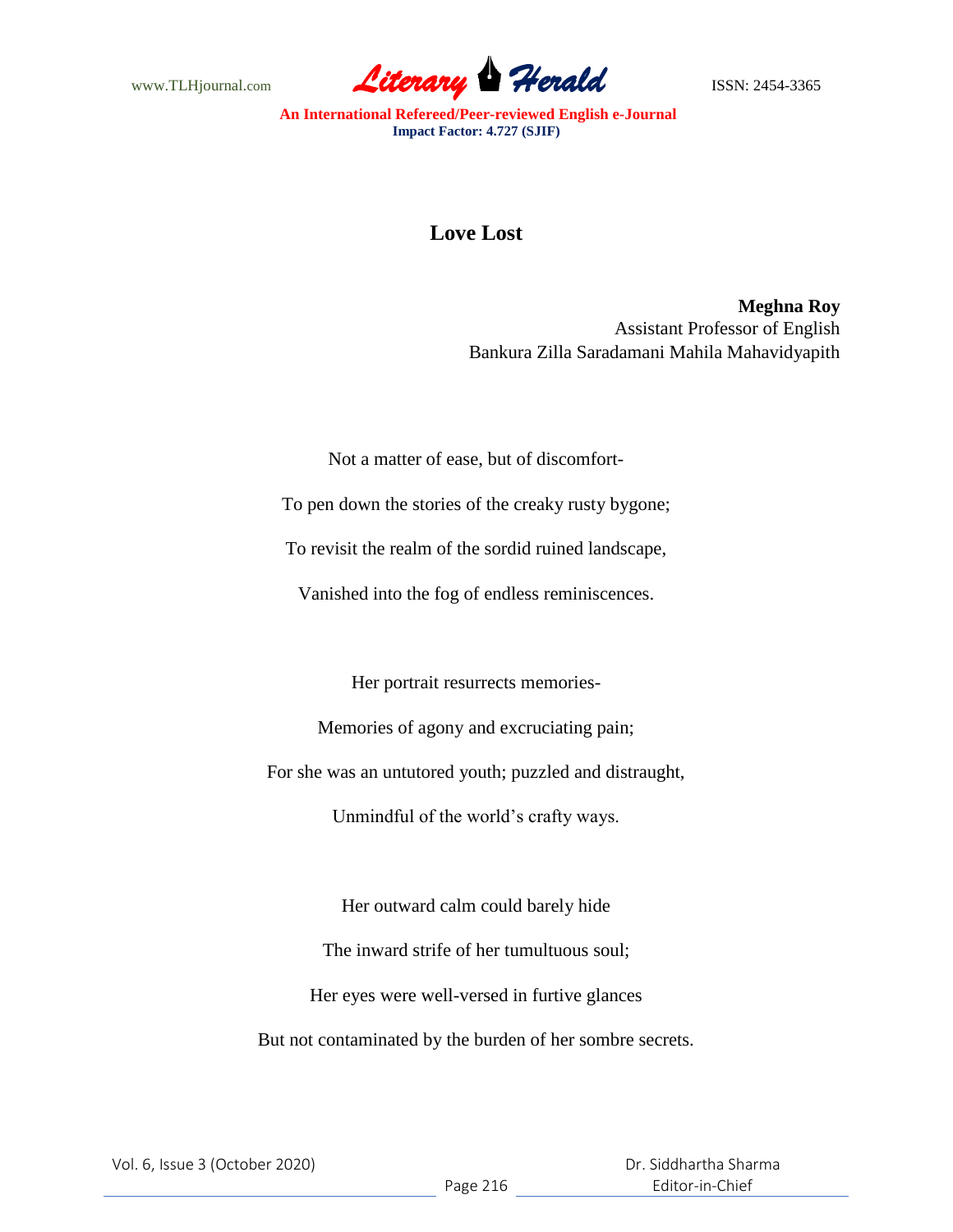

An imbecile by choice, looking for solace in a wily universe Crippled by devotion, blinded by hopes of unalloyed happiness, Failed to agnize the demon disguised as a saviour Naive and beguiled, she was obedient to his artful provocations.

His enigmatic smile aroused in her a maddening sensation

His irresistible charm beguiled her innocuous heart

His spell , so outrageous and bewitching

And she was a marionette wirepulled by unbridled passions.

She was drowning in the caverns of self- flagellation, Her steps now fast, now lingered slow Clouds of gloom often sought refuge In the loveliness of her tear-laden eyes.

She bothered no more for her long, dense , dishevelled hair-

Recounting interminable anecdotes of her libertine soul,

She weeps ceaselessly the demise of her shattered self,

What else could be done to eradicate the remaining vestiges of love lost.

Forsaken, she transcended her corporeal existence

|  | Vol. 6, Issue 3 (October 2020) |
|--|--------------------------------|
|--|--------------------------------|

 Dr. Siddhartha Sharma Editor-in-Chief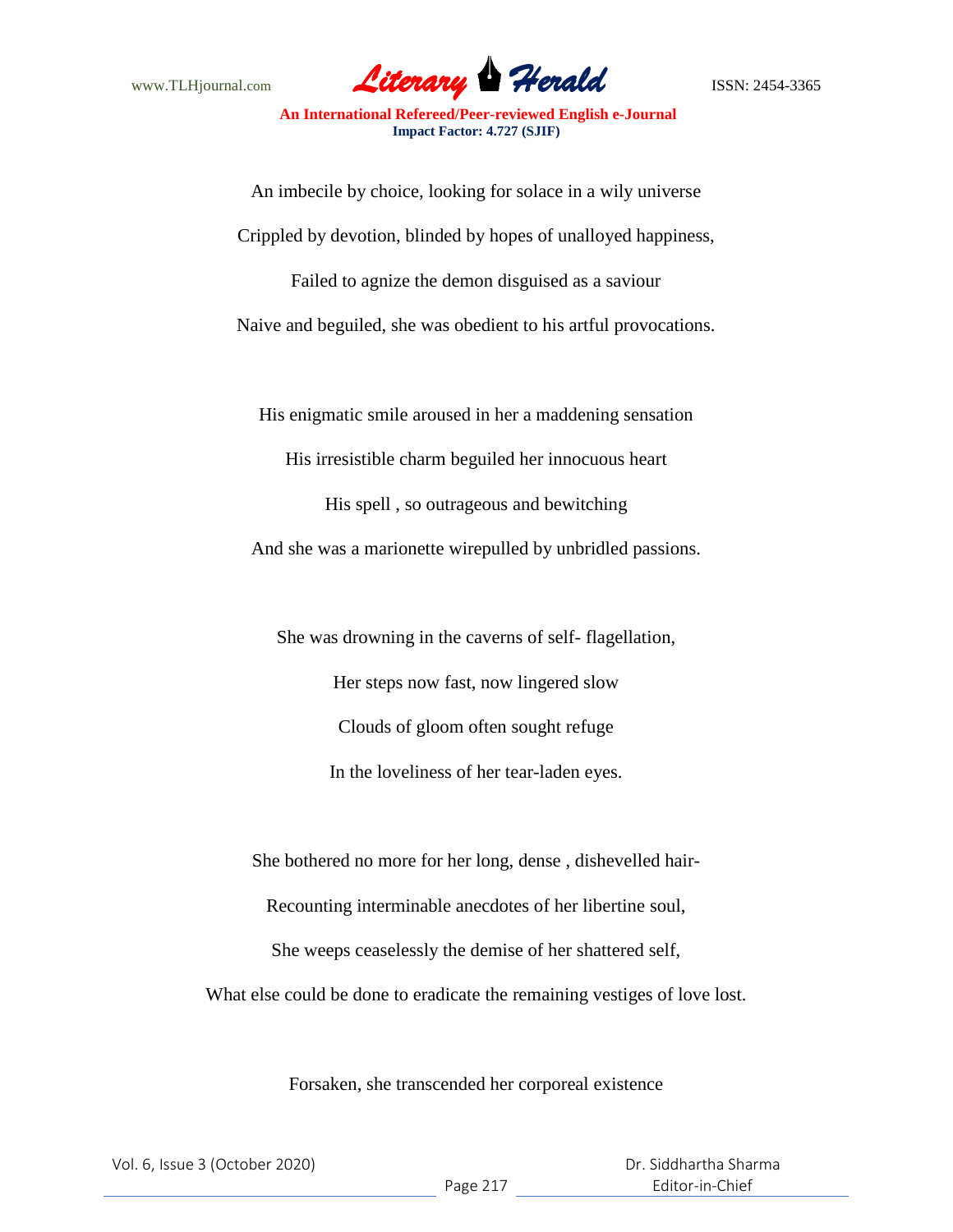

Embraced death over failure – and once again, In the garden of his treacherous heart, a rose bloomed, Lamented it's sad fate and witnessed it's fall.

## **By your touch I am healed**

Oh friend, by your touch I am healed You are the sole witness of my cooped existence The only spectator of my miseries abound. You are not ignorant of the fear and trepidation That rush violently to beseige me as the night falls. When the gushing wind blows across my face Resuscitating the memories of unbridled impulses let loose, The scintillation of your shimmering eyes lightens up The darkest corners of my heart wherein dwells sadness ineffable. That my heart has been mercilessly ravaged By the sweet persuasions, concocted by the wily mendacious And my mien is swaddled in the canvas of desolation, Is not unrevealed to you for nothing ecapes your eyes. Quick and alarmed, they are deft in the art of scrutiny